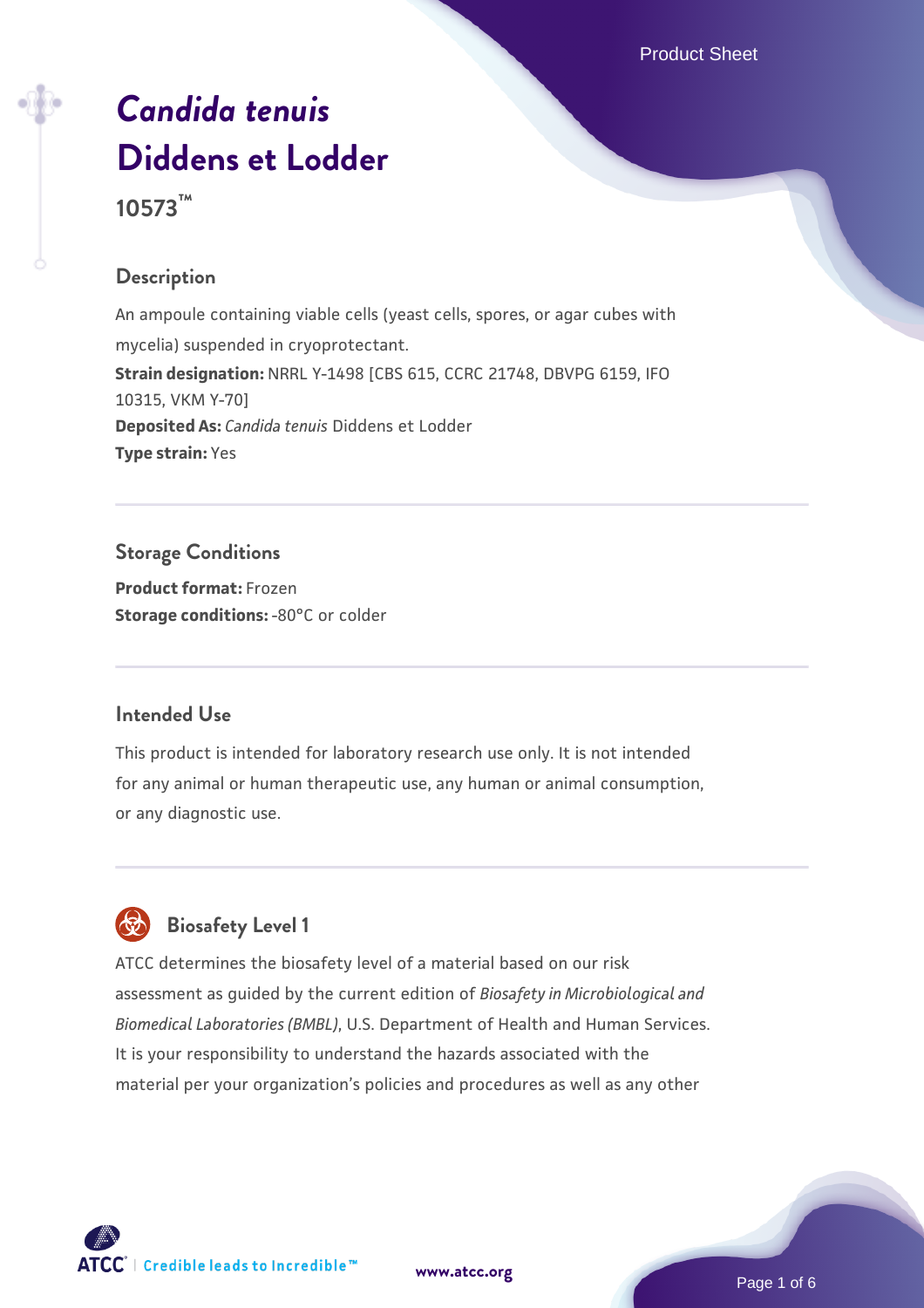applicable regulations as enforced by your local or national agencies.

ATCC highly recommends that appropriate personal protective equipment is always used when handling vials. For cultures that require storage in liquid nitrogen, it is important to note that some vials may leak when submersed in liquid nitrogen and will slowly fill with liquid nitrogen. Upon thawing, the conversion of the liquid nitrogen back to its gas phase may result in the vial exploding or blowing off its cap with dangerous force creating flying debris. Unless necessary, ATCC recommends that these cultures be stored in the vapor phase of liquid nitrogen rather than submersed in liquid nitrogen.

### **Certificate of Analysis**

For batch-specific test results, refer to the applicable certificate of analysis that can be found at www.atcc.org.

## **Growth Conditions**

**Medium:**  [ATCC Medium 28: Emmons' modification of Sabouraud's agar/broth](https://www.atcc.org/-/media/product-assets/documents/microbial-media-formulations/2/8/atcc-medium-28.pdf?rev=0da0c58cc2a343eeae735016b70809bb) [ATCC Medium 200: YM agar or YM broth](https://www.atcc.org/-/media/product-assets/documents/microbial-media-formulations/2/0/0/atcc-medium-200.pdf?rev=ac40fd74dc13433a809367b0b9da30fc) [ATCC Medium 325: Malt extract agar \(Blakeslee's formula\)](https://www.atcc.org/-/media/product-assets/documents/microbial-media-formulations/3/2/5/atcc-medium-325.pdf?rev=146ec77015184a96912232dcb12386f9) **Temperature:** 24-26°C **Atmosphere:** Aerobic

## **Handling Procedures**

**Frozen ampoules** packed in dry ice should either be thawed immediately or

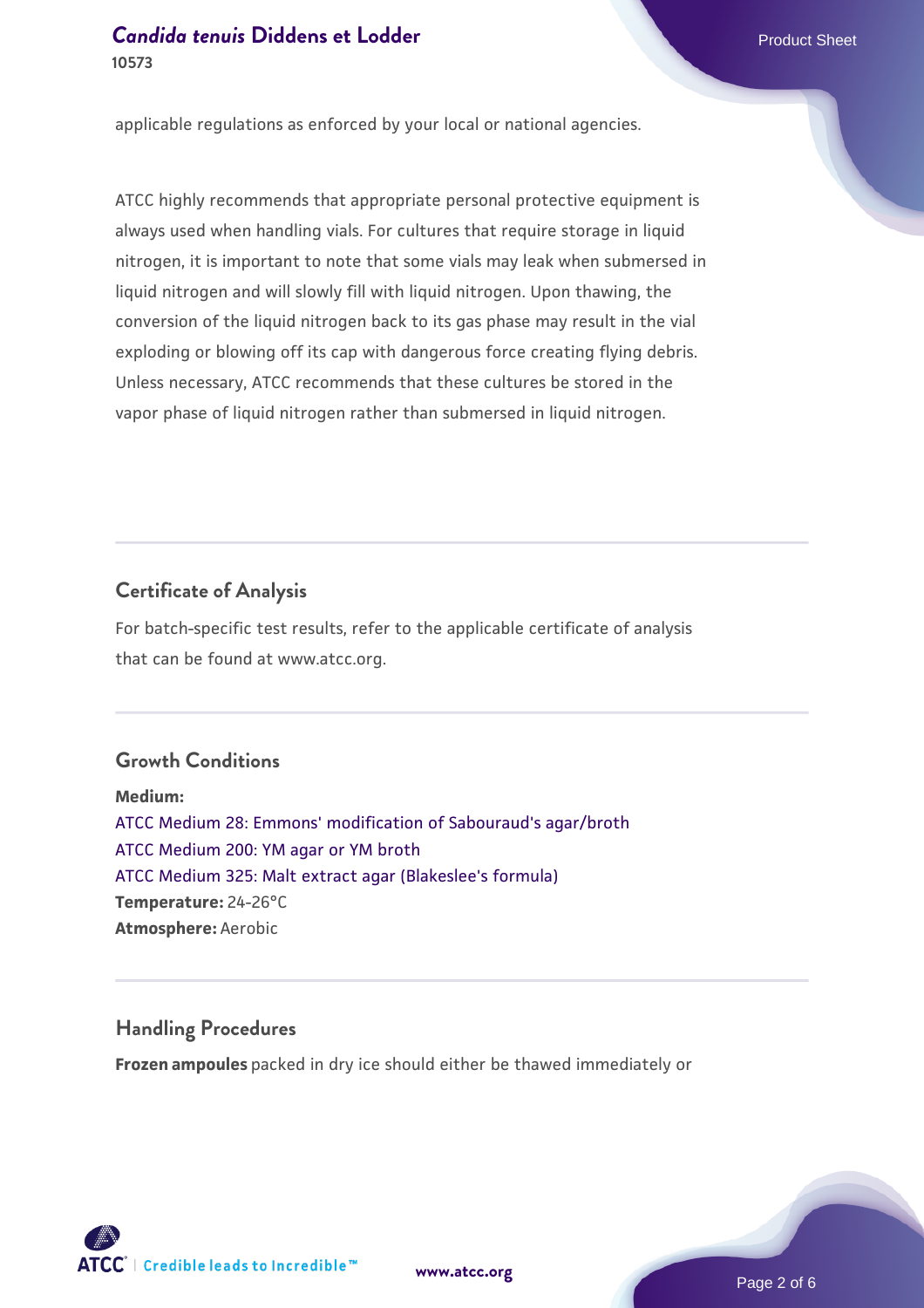stored in liquid nitrogen. If liquid nitrogen storage facilities are not available, frozen ampoules may be stored at or below -70°C for approximately one week. **Do not under any circumstance store frozen ampoules at refrigerator freezer temperatures (generally -20°C).** Storage of frozen material at this temperature will result in the death of the culture.

- 1. To thaw a frozen ampoule, place in a **25°C to 30°C** water bath, until just thawed (**approximately 5 minutes**). Immerse the ampoule just sufficient to cover the frozen material. Do not agitate the ampoule.
- 2. Immediately after thawing, wipe down ampoule with 70% ethanol and aseptically transfer at least 50 µL (or 2-3 agar cubes) of the content onto a plate or broth with medium recommended.
- 3. Incubate the inoculum/strain at the temperature and conditions recommended. Inspect for growth of the inoculum/strain regularly. The sign of viability is noticeable typically after 1-2 days of incubation. However, the time necessary for significant growth will vary from strain to strain.

#### **Notes**

Additional information on this culture is available on the ATCC® web site at www.atcc.org.

## **Material Citation**

If use of this material results in a scientific publication, please cite the material in the following manner: *Candida tenuis* Diddens et Lodder (ATCC 10573)

### **References**

References and other information relating to this material are available at www.atcc.org.

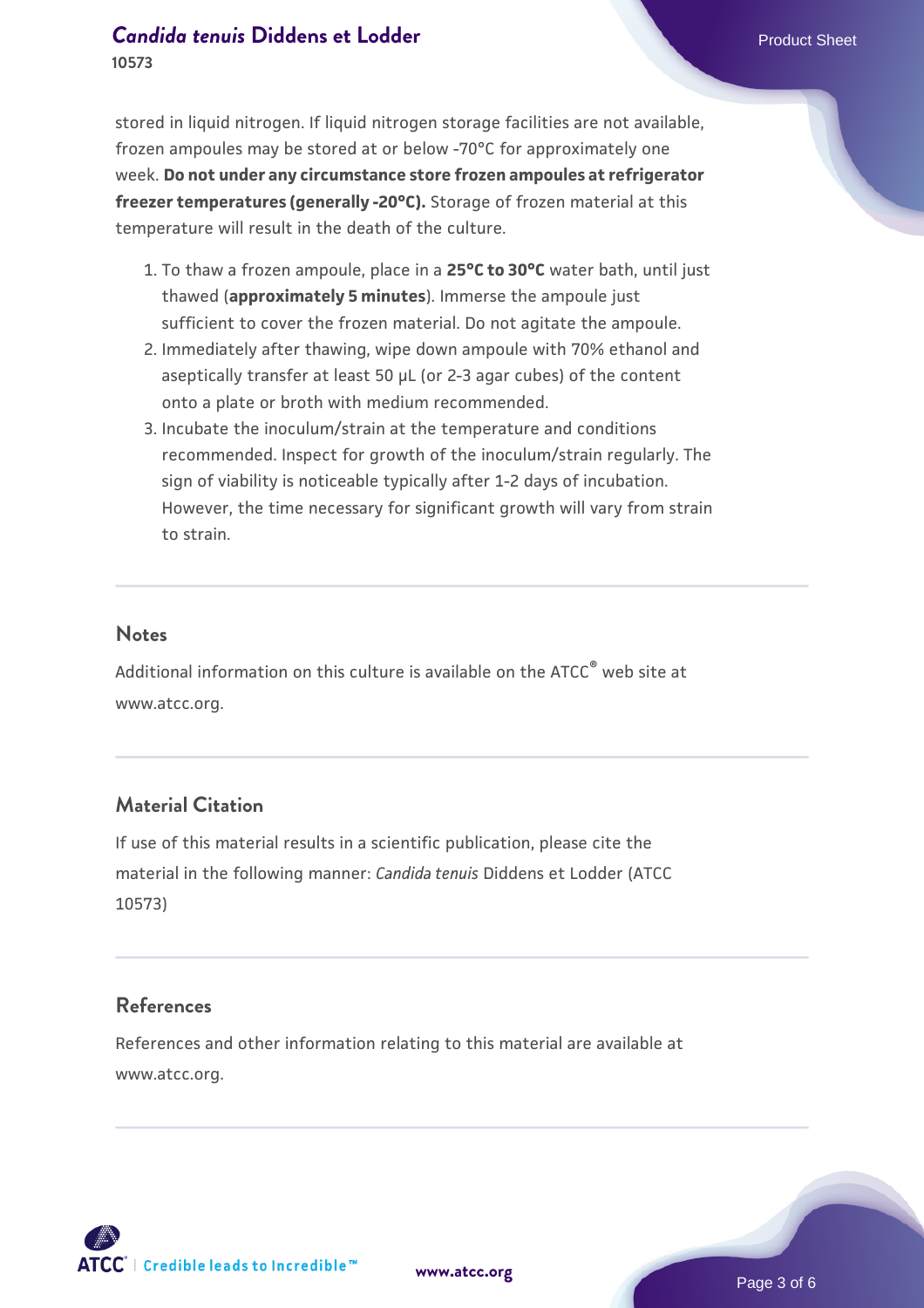#### **Warranty**

The product is provided 'AS IS' and the viability of ATCC® products is warranted for 30 days from the date of shipment, provided that the customer has stored and handled the product according to the information included on the product information sheet, website, and Certificate of Analysis. For living cultures, ATCC lists the media formulation and reagents that have been found to be effective for the product. While other unspecified media and reagents may also produce satisfactory results, a change in the ATCC and/or depositor-recommended protocols may affect the recovery, growth, and/or function of the product. If an alternative medium formulation or reagent is used, the ATCC warranty for viability is no longer valid. Except as expressly set forth herein, no other warranties of any kind are provided, express or implied, including, but not limited to, any implied warranties of merchantability, fitness for a particular purpose, manufacture according to cGMP standards, typicality, safety, accuracy, and/or noninfringement.

### **Disclaimers**

This product is intended for laboratory research use only. It is not intended for any animal or human therapeutic use, any human or animal consumption, or any diagnostic use. Any proposed commercial use is prohibited without a license from ATCC.

While ATCC uses reasonable efforts to include accurate and up-to-date information on this product sheet, ATCC makes no warranties or representations as to its accuracy. Citations from scientific literature and patents are provided for informational purposes only. ATCC does not warrant that such information has been confirmed to be accurate or complete and the customer bears the sole responsibility of confirming the accuracy and completeness of any such information.

This product is sent on the condition that the customer is responsible for and assumes all risk and responsibility in connection with the receipt, handling,



**[www.atcc.org](http://www.atcc.org)**

Page 4 of 6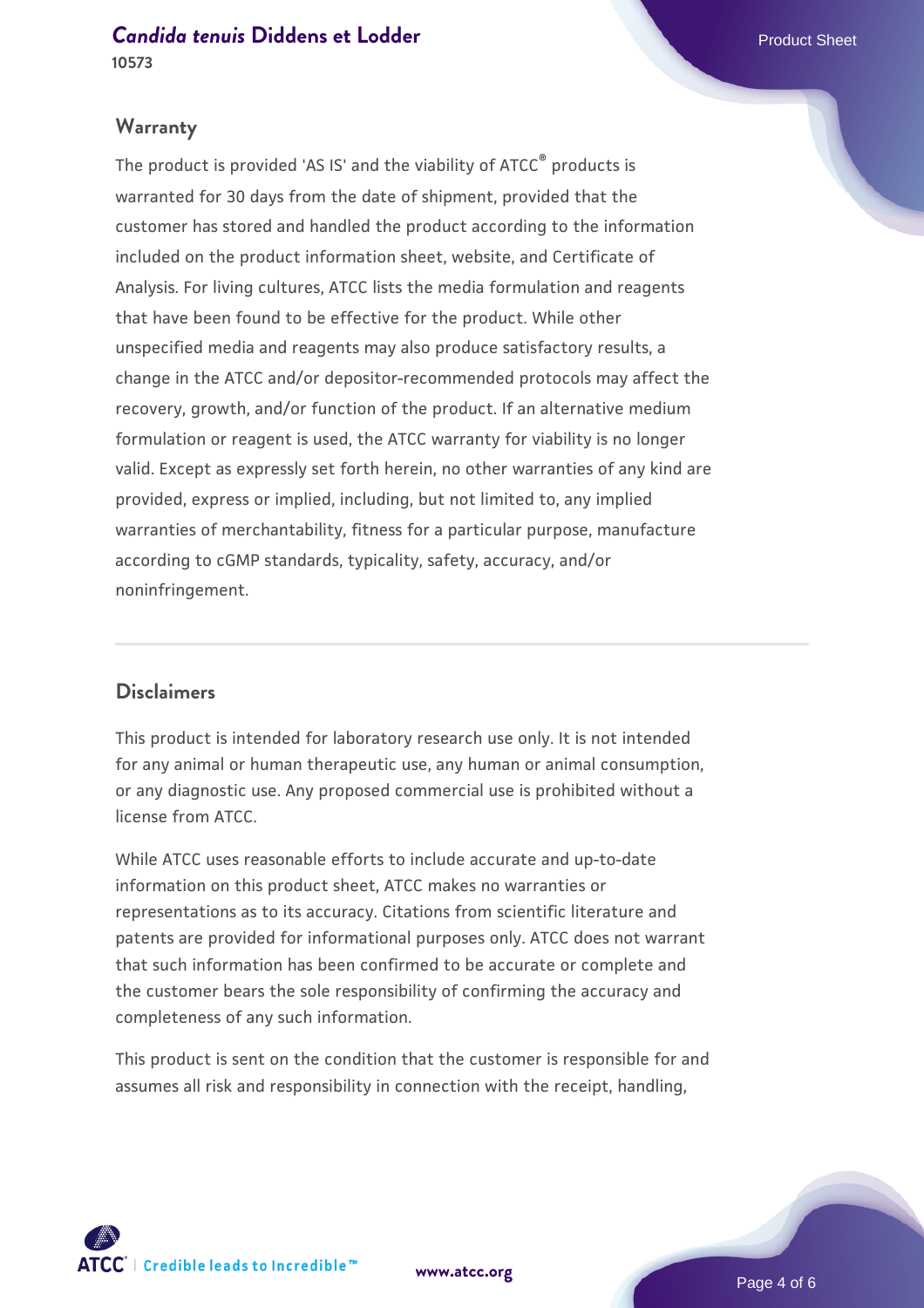storage, disposal, and use of the ATCC product including without limitation taking all appropriate safety and handling precautions to minimize health or environmental risk. As a condition of receiving the material, the customer agrees that any activity undertaken with the ATCC product and any progeny or modifications will be conducted in compliance with all applicable laws, regulations, and guidelines. This product is provided 'AS IS' with no representations or warranties whatsoever except as expressly set forth herein and in no event shall ATCC, its parents, subsidiaries, directors, officers, agents, employees, assigns, successors, and affiliates be liable for indirect, special, incidental, or consequential damages of any kind in connection with or arising out of the customer's use of the product. While reasonable effort is made to ensure authenticity and reliability of materials on deposit, ATCC is not liable for damages arising from the misidentification or misrepresentation of such materials.

Please see the material transfer agreement (MTA) for further details regarding the use of this product. The MTA is available at www.atcc.org.

## **Copyright and Trademark Information**

© ATCC 2021. All rights reserved.

ATCC is a registered trademark of the American Type Culture Collection.

## **Revision**

This information on this document was last updated on 2021-05-19

## **Contact Information**

ATCC 10801 University Boulevard Manassas, VA 20110-2209 USA